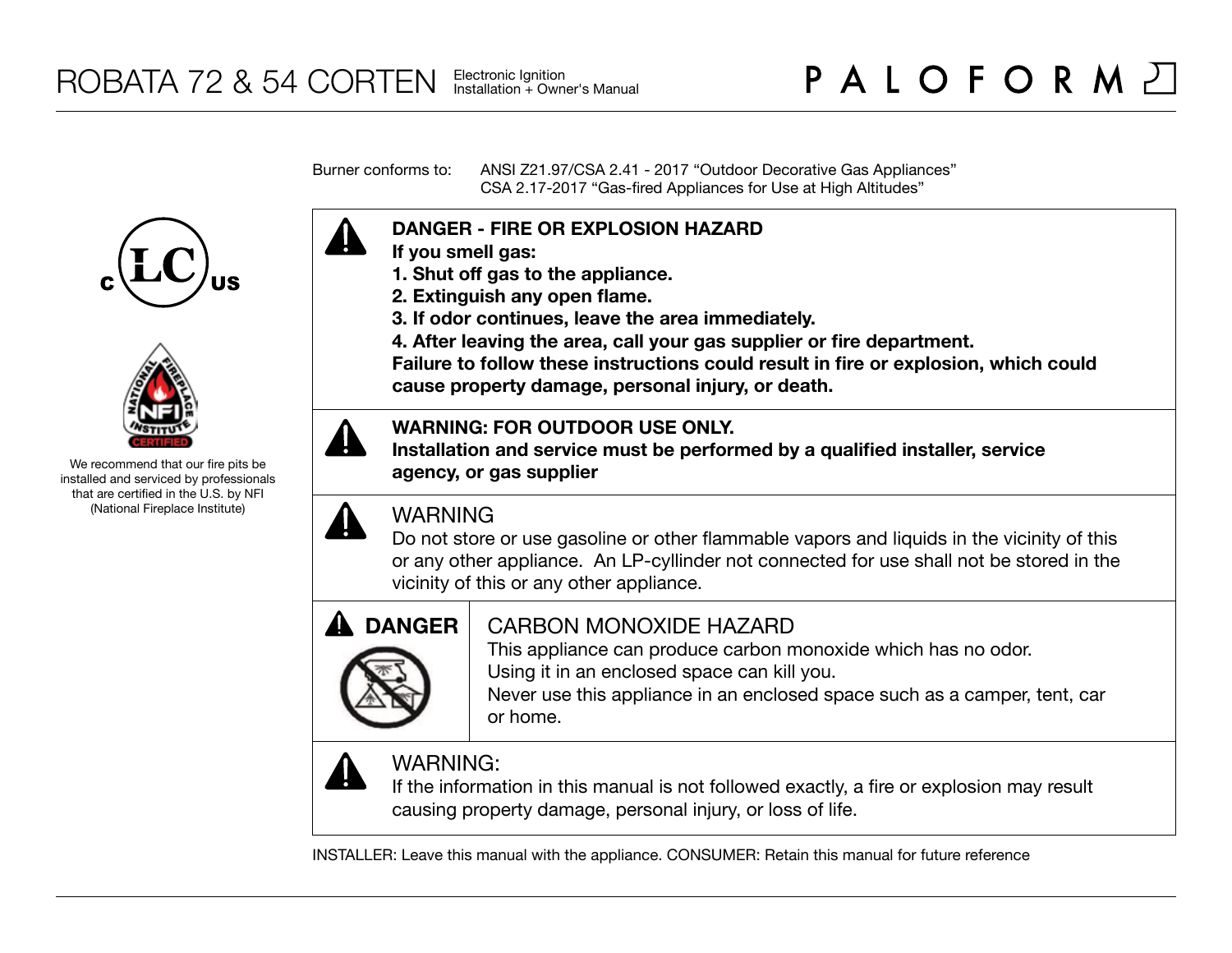IMPORTANT: This appliance should be inspected before use and at least once annually by a qualified service person.

More frequent cleaning may be required as necessary. It is imperative that the control compartment, burners and circulating air passageways of the appliance be kept clean.

DANGER: Carbon monoxide poisoning can lead to death!

CARBON MONOXIDE POISONING: Early signs of carbon monoxide poisoning resemble the flu, with symptoms including headache, dizziness, or nausea. If you experience these signs, the Fire Pit may not be working properly. Get fresh air at once! Have the Fire Pit serviced. Some people are more affected by carbon monoxide than others, including pregnant women, people with heart or lung disease or anemia, those under the influence of alcohol, and those at high altitudes.

#### NATURAL GAS AND PROPANE:

To assist in detecting leaks, an odorant has been added to natural gas and propane. However, this odorant can fade, and gas may be present even though no odor exists. Make certain you read and understand all warnings. Keep this manual for reference. It is your guide to safe and proper operation of this appliance.

WARNING: Any modification to this appliance or its controls can be dangerous.

- 1. This appliance, as supplied, is only for use with the type of gas indicated on the rating plate.
- 2. When this appliance is connected to a fixed piping system, the installation must conform to local codes. or in the absence of local codes, to the National Fuel Gas Code, ANSI Z223.1/NFPA 54, or the International Fuel Gas Code.
- 3. Keep the appliance area clear and free from combustible materials, gasoline and other flammable vapors and liquids
- 4. Do not burn solid fuel in this appliance. Do not use this appliance to cook food or to burn paper or other objects.
- 5. Children and adults should be alerted to the hazards of high surface temperatures and should stay away to avoid burns or clothing ignition.
- 6. Clothing or other flammable materials should not be hung from the appliance, or placed on or near the appliance.
- 7. Young children should be carefully supervised when they are in the area of the appliance.
- 8. Do not use the appliance if any part has been under water. Immediately call a qualified service technician to inspect the appliance and to replace any part of the control system and any gas control which has been under water.
- 9. Inspect the appliance before each use.

10. Turn the appliance off and let cool before servicing, installing, repairing or covering. Any guard or other protective device removed for servicing the appliance must be replaced prior to operating the appliance. Only a qualified service person should install, service, or repair the appliance.

### HIGH ALTITUDE INSTALLATION

The appliance is certified for installations up to 4500' (1372 m) above sea level per CSA 2.17-2017. At this altitude range, no changes to the appliance are required but heat ratings are derated per the table on the ratings plate. Please contact Paloform for information regarding installation above 4500' (1372 m).

### LOCAL CODES

The installation of this appliance must conform with local codes, or in the absence of local codes, with the National Fuel Gas Code, ANSI Z223.1 • NFPA 54; National Fuel Gas Code; Natural Gas and Propane Installation Code, CSA B149.1; or Propane Storage and Handling Code, CSA B149.2, as applicable.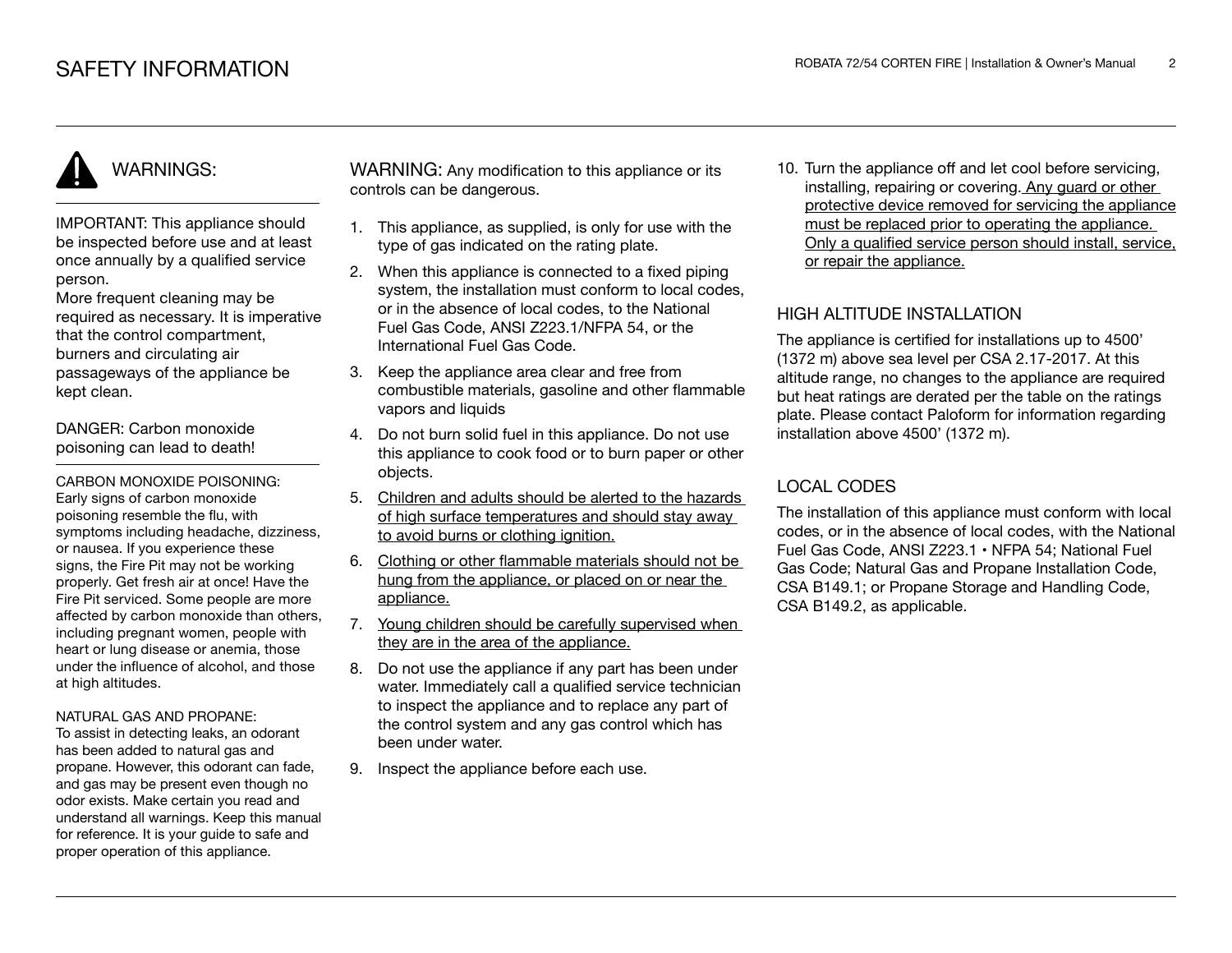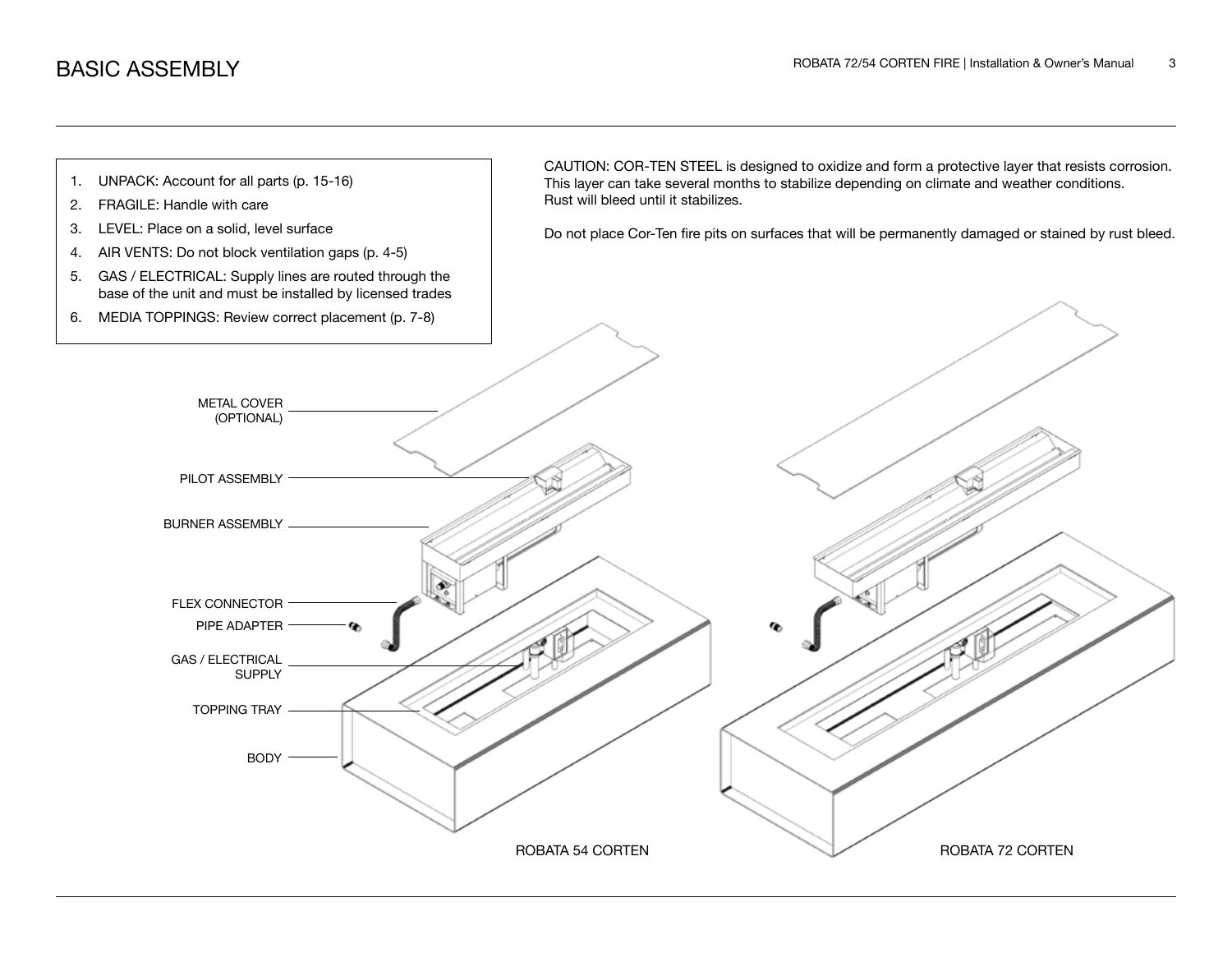# DIMENSIONS - ROBATA 54 CORTEN

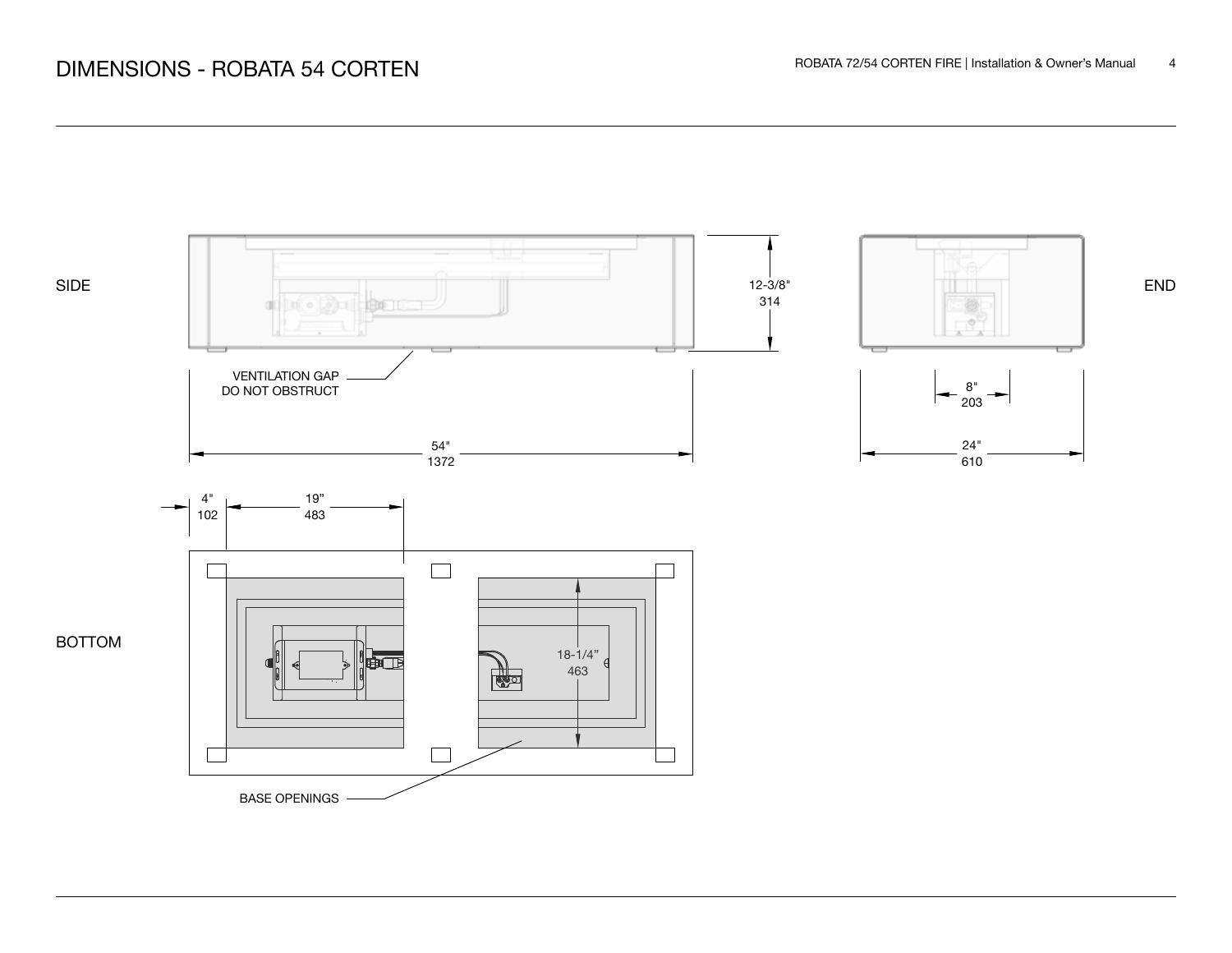# DIMENSIONS - ROBATA 72 CORTEN

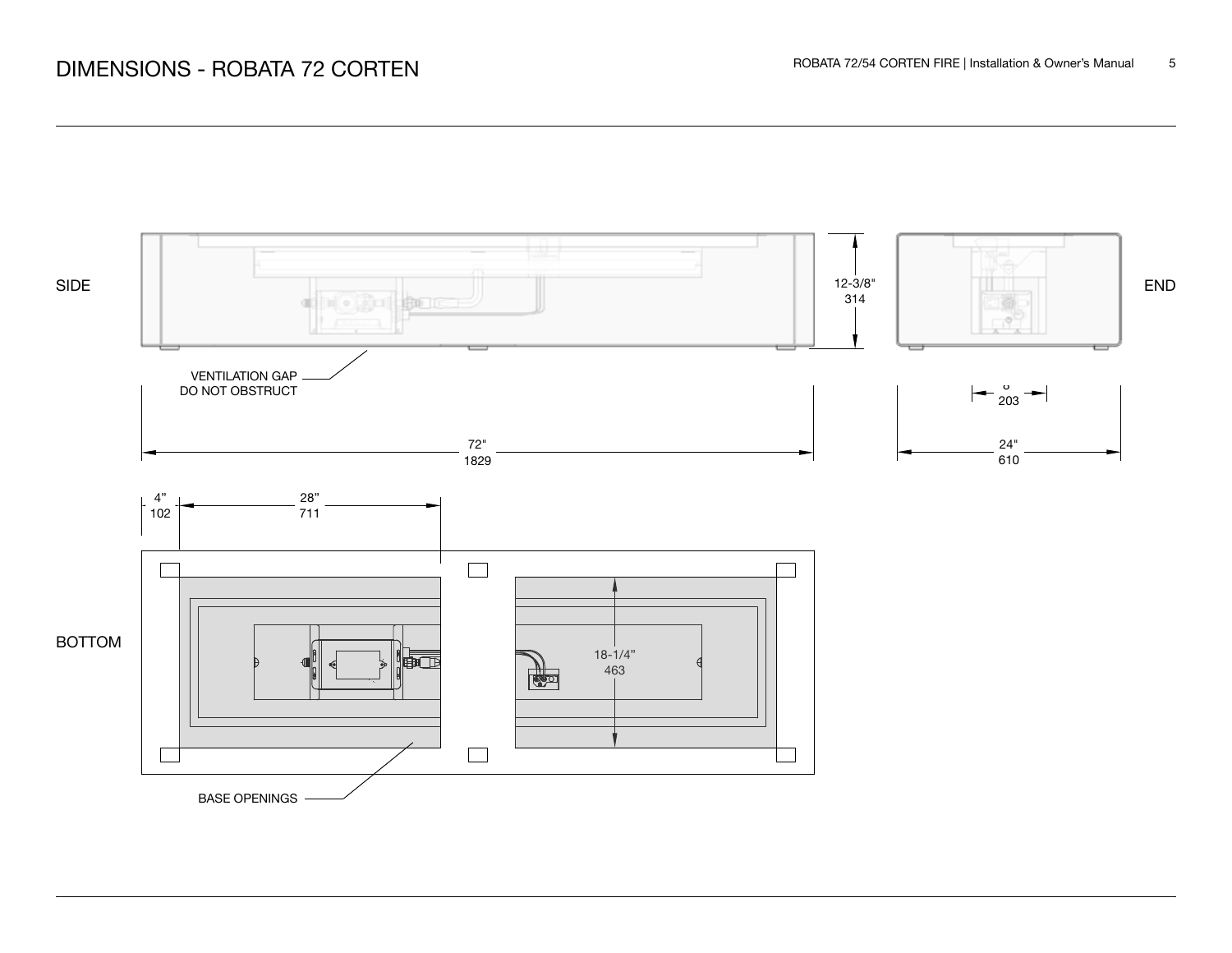

MINIMUM CLEARANCES TO COMBUSTIBLES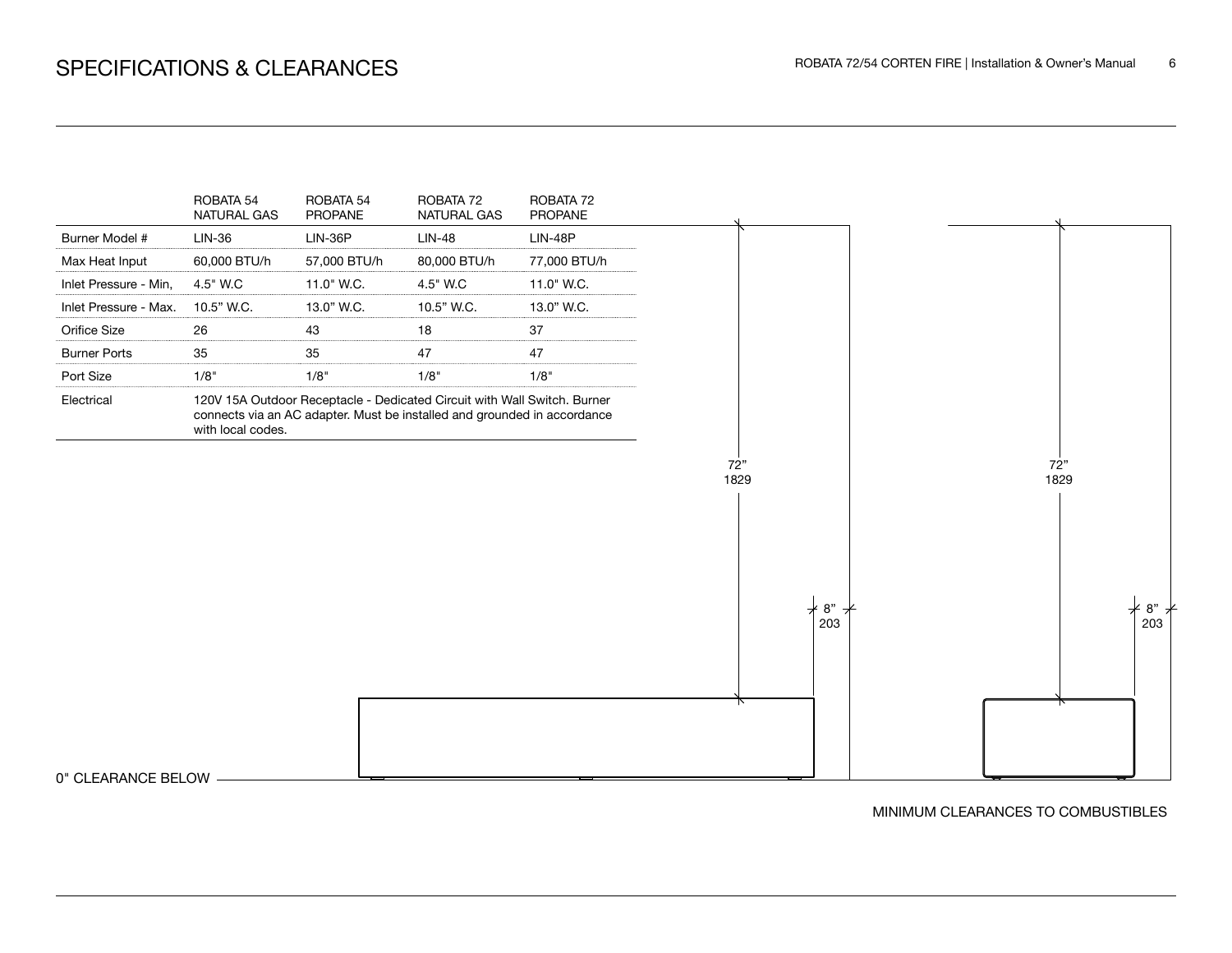Failure to position parts in accordance with these diagrams and instructions and/or failure to use parts specifically approved for use with this appliance may result in property damage or personal injury.

Do not remove the data plates attached to the Outdoor Fire Pit Burner. These plates contain important information.

### NOTICE:

Installation and repair should be done by a qualified service person. The appliance should be inspected before use and at least once annually by a qualified service person. More frequent cleaning may be required as necessary. It is imperative that control compartment, burner ports and circulating air passageways of the appliance be kept clean.

### CAUTION:

New Lava Rock may pop or crackle when first heated. This should subside after 30 minutes to one hour or more of operation. Maintain safe distance during this time.

### TO ASSEMBLE THE FIRE PIT

- 1. Assemble fire pit housing per diagram on page 3.
- 2. Connect the Burner Assembly to the gas supply using the supplied flex connector, following the instructions on page 9.
- 3. Carefully leak test all connections following the procedure on page 9.
- 4. Fill the burner trough evenly with burner media (crushed tempered glass for natural gas; volcanic rock for propane). Do not obstruct the pilot ignition port with burner media! Do not use media not supplied by Paloform!
- 5. Place the burner assembly on a stable surface. Ensure burner is level.
- 6. Follow the Initial Lighting Instructions on page 10. Make sure that the flame is even along the burner length and appliance is fully operational and safe for use. Turn OFF the appliance and let it cool before proceeding to the next step.
- 7. Carefully lift the burner and place it in the Robata body. (See page 3)
- 8. Place and evenly distribute decorative topping media (lava rock or tempered glass pebble) on top of burner media. (See page 8). Decorative media should be brought level with the top of the pilot cover. An uneven or excessively thick layer of topping can result in an uneven flame.

### Do not obstruct PILOT IGNITION PORT!

9. Correct flame appearance:



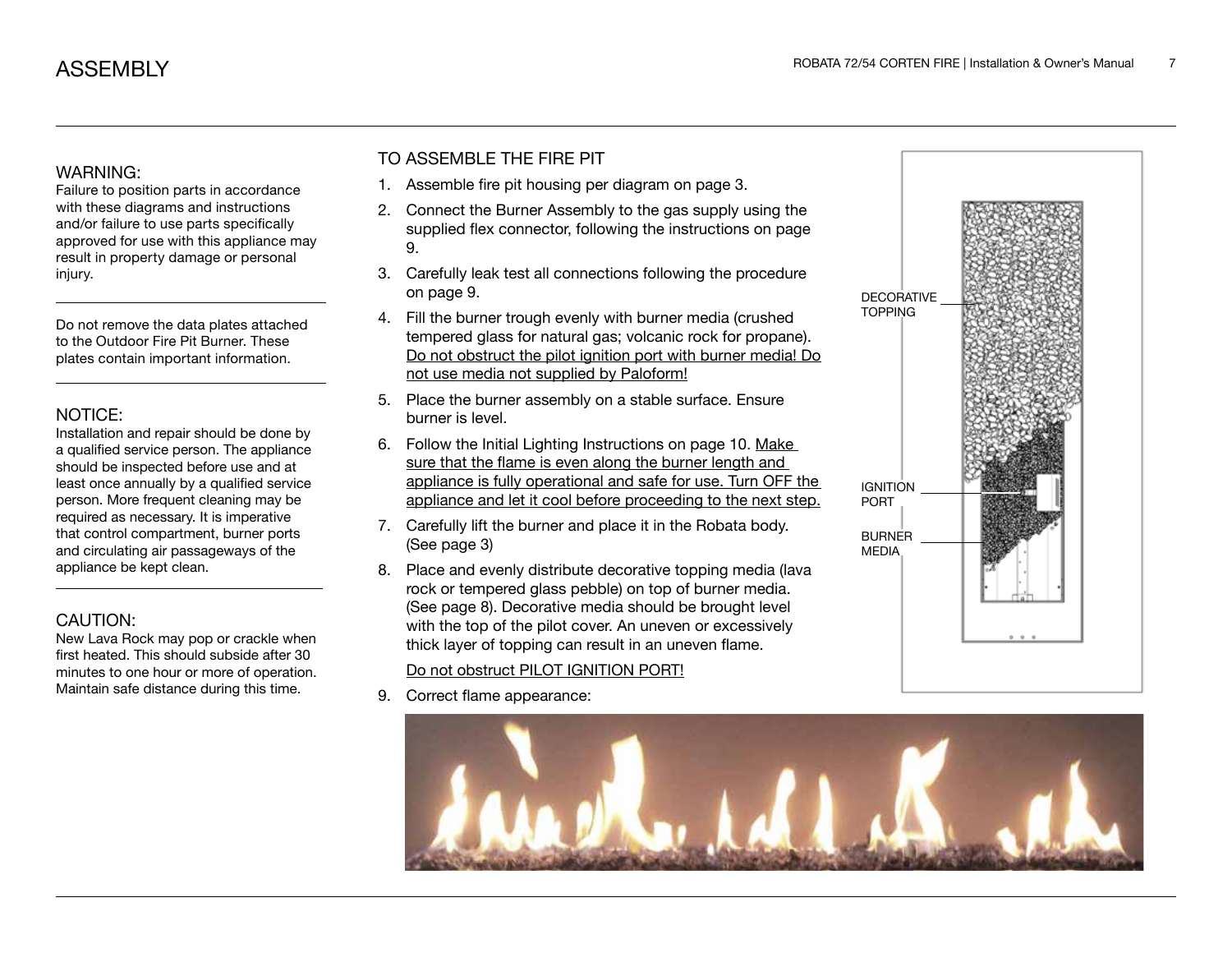

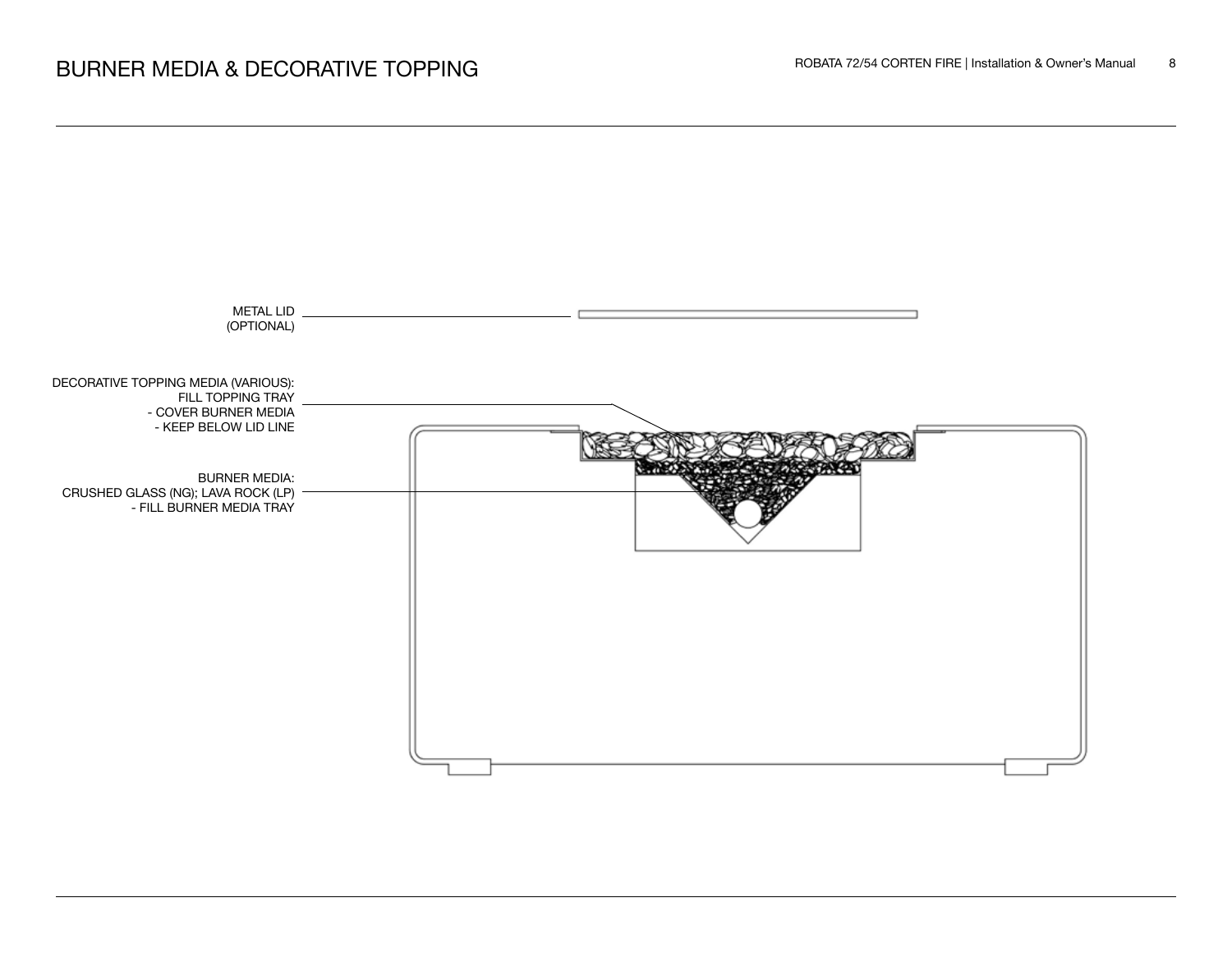A qualified service person must connect the appliance to the gas supply. Follow all local codes.

#### CAUTION:

Use only new black iron or steel pipe. Internally tinned copper tubing may be used in certain areas. Use pipe of 1/2" diameter or greater to allow proper gas volume to Outdoor Fire Pit Burner. If pipe is too small, undue loss of pressure will occur.

#### INSTALLATION ITEMS NEEDED: Before installing the Outdoor

Fire Pit, make sure you have all items listed bellow:

- piping (check local codes)
- sealant
- manual shutoff valve
- adjustable (crescent) wrench or pliers
- sediment trap
- tee joints
- pipe wrench

## INSTALLATION REQUIREMENTS

Installation must include a manual shutoff valve, union, and plugged 1/8" NPT tap. Locate NPT tap within reach for test gauge hook up. NPT tap must be upstream from the appliance.

Apply pipe joint sealant lightly to male threads. This will prevent excess sealant from going into pipe. Excess sealant in pipe could result in a clogged burner injector.

Install sediment trap in supply line as shown below. Locate sediment trap where it is within reach for cleaning and trapped matter is not likely to freeze.

A sediment trap prevents moisture and contaminants from entering the Outdoor Fire Pit controls. If a sediment trap is not installed, or is installed incorrectly, the unit may not work properly.

APPROVED FLEXIBLE GAS HOSE

## CHECKING GAS CONNECTION

WARNING: Test all gas piping and connections for leaks after installing or servicing. Correct all leaks immediately.

WARNING: Never use an open flame to check for a leak. Apply a mixture of liquid soap and water to all joints. Bubbles forming on joints while the gas is running indicate a leak. Correct all leaks at immediately.

Test Pressures in Excess Of 1/2 psi (3.5 kPa) This appliance and its individual shutoff valve must be disconnected from the gas supply piping system during any pressure testing of that system at test pressures in excess of ½ psi (3.5 kPa).

Test Pressures Equal To or Less Than 1/2 psi (3.5 kPa) This appliance must be isolated from the gas supply piping system by closing its individual manual shutoff valve during any pressure testing of the gas supply piping system at test pressures equal to or less than ½ psi (3.5 kPa).

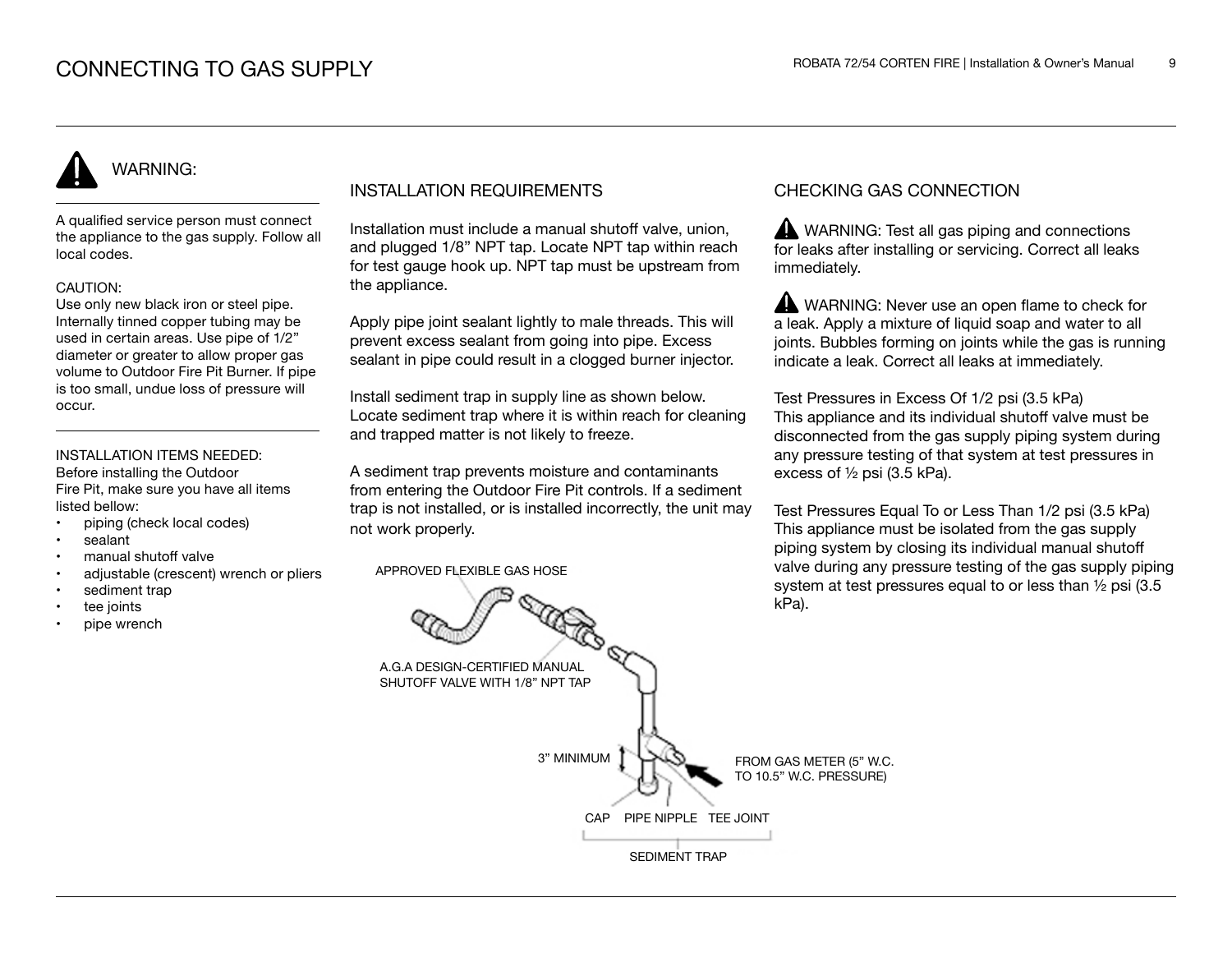Failure to follow these instructions exactly may result in fire or explosion causing property damage, personal injury or loss of life.

Before operating the appliance, check all around the appliance area and on the surrounding floor for the smell of gas - some gas is heavier than air and may settle on the floor in the event of a leak. IF YOU SMELL GAS, follow the safety instructions on page 1 of this manual.

This appliance is equipped with an ignition device that automatically lights the pilot. Do not try to light the pilot manually.

The main gas valve in this appliance is not serviceable and does not have any control knobs or switches to operate. Do not remove the heat shields covering the valve and electronic devices. Do not try to repair or modify the valve, as doing so may result in a fire or explosion. Call a qualified service technician if you have any safety concerns.

Do not use this appliance if any part of it has been under water. Immediately call a qualified service technician to inspect the appliance and to replace any part of the control system and any gas control that has been under water.

Improper installation, adjustment, alteration, service or maintenance can result in injury or property damage. For assistance or additional information, consult a qualified installer, service agency or the gas supplier.

Do not store or use gasoline or other flammable vapors or liquids in the vicinity of this appliance.

### INITIAL LIGHTING INSTRUCTIONS

Before placing burner assembly into a housing:

- 1. Purge air from the supply line.
- 2. Test for leaks in each of the following locations:
	- The gas supply line connection to the main valve;
	- The Burner connections and pilot;
	- All joints on the valve and control body;
	- All field made joints and gas shutoff valves;
	- All factory made joints and connections.
- 3. You may check for gas leaks using one of the following methods only:
	- Soap and water solution. WARNING: If using a soap and water solution to test for leaks, DO NOT spray the solution onto electronic parts;
	- An approved leak testing spray;
	- An electronic sniffer. NOTE: Remove any excess pipe compound from connections if using this method, as the compound can set off electronic sniffers.

## DANGER: NEVER USE AN OPEN FLAME TO CHECK FOR GAS LEAKS.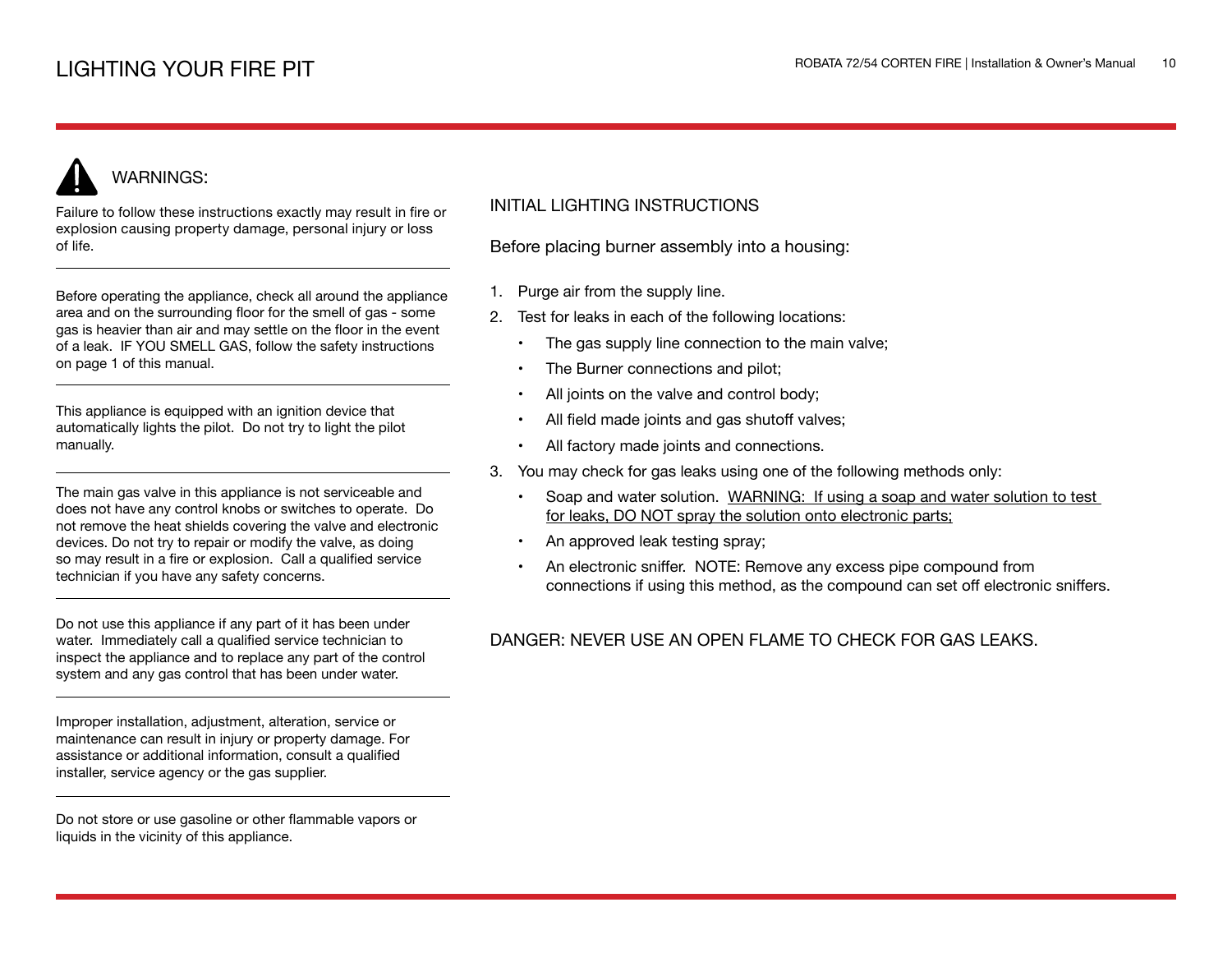This appliance is designed to be connected to a power source that is controllable by a switch.

Do not connect 24 VAC AC adapter to a live power source.

### OPERATING INSTRUCTIONS

- 1. STOP! Read the safety information on pages 1, 2 and 10 of this manual.
- 2. Turn off all electric power to the appliance.
- 3. Do not attempt to light the pilot manually.
- 4. Turn the manual gas control valve to the OFF position.
- 5. Wait five (5) minutes to clear out any residual gas, then check for the smell of gas at and around the appliance, including near the floor. If you smell gas, STOP! Follow the instructions on page 1 of this manual. If you do not smell gas, continue to the next step.
- 6. Turn the manual gas control valve to the ON position.
- 7. Plug the supplied 24 VAC AC adapter into a 110V power outlet.
- 8. Connect the AC adapter to the AC input plug at the unit.
- 9. Place Burner Assembly in Housing
- 10. To ignite burner, turn on electric power to the appliance.
- 11. To turn off appliance, turn off electric power to the appliance.

### TURNING OFF THE GAS TO THE APPLIANCE

- 1. Turn off all electric power supplied to the appliance if service is to be performed. Unplug the 24 VAC AC adapter from the power outlet.
- 2. If necessary, remove the burner from the housing to access the manual gas valve.
- 3. Turn the main manual shutoff valve to the full OFF position.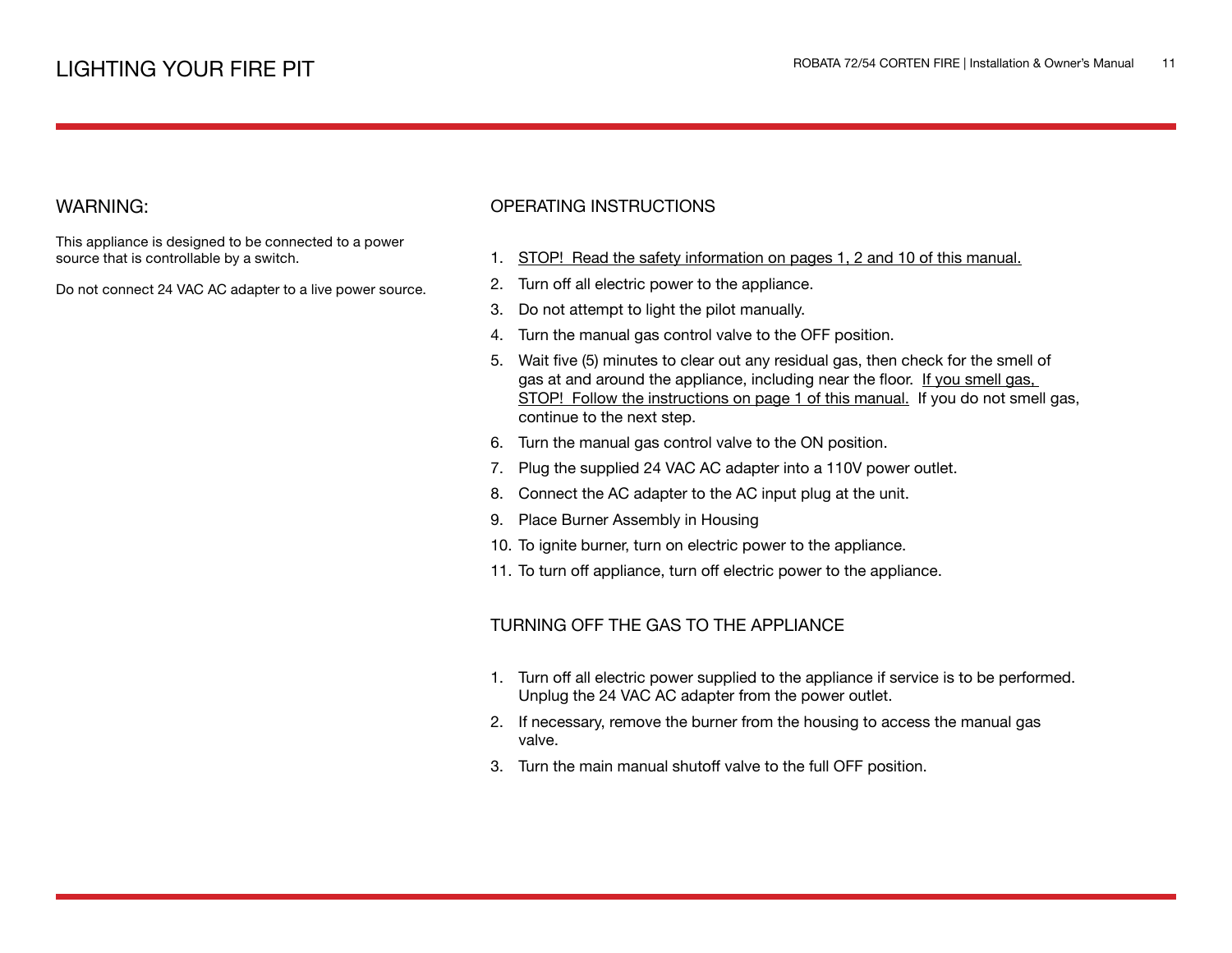### KEEP YOUR FIRE PIT COVERED

Covering your fire pit with its all-weather cover when not in use will prolong the life of all its components.

WARNING: Turn off gas before servicing fire pit.

We recommend that a qualified service technician perform the following check-ups at the beginning of each fire pit season.

If any irregularities are apparent with operation. Please refer to Troubleshooting guide, pages 13-14.

### BURNER ELEMENT AND PILOT

Inspect the burner at regular intervals at least twice a year. Keep the burner and pilot area clean by vacuuming or brushing. Make sure the burner porting and burner air openings are free of obstructions at all times. Remove pilot cover to inspect pilot. Remove topping from top of burner ring and Inspect area around the burner. Remove any lint or foreign material with a brush or vacuum cleaner.

### PILOT FLAME

The flames from the pilot should be visually checked as soon as the unit is installed, and periodically during normal operation. The pilot flame must always be present when the fire pit is in operation. The pilot flame has two distinct flames: one engulfing the flame sensor and the other reaching to the main burner.



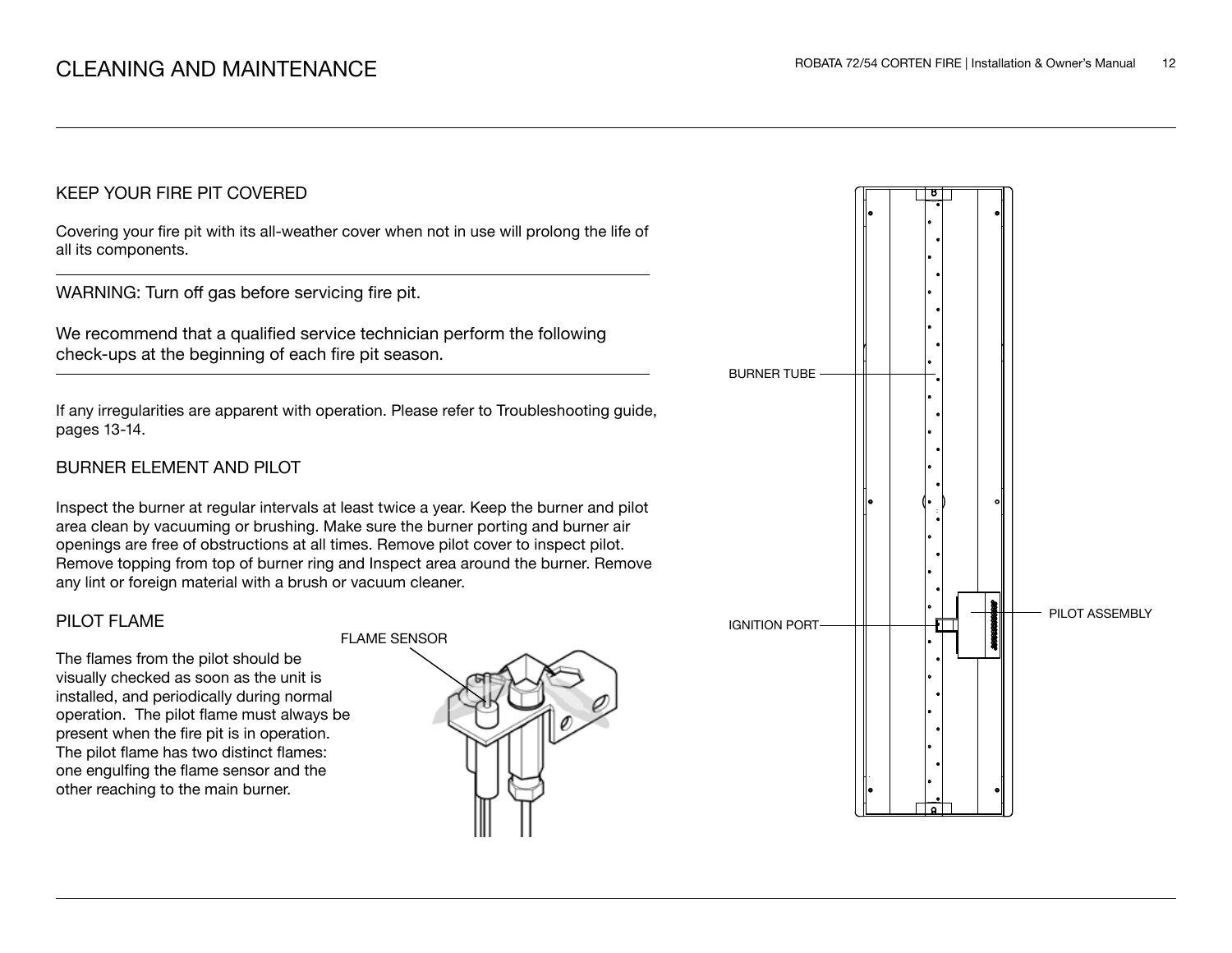| <b>WARNING:</b>                                                                                                                                                                                                                     | <b>OBSERVED PROBLEM</b>                                                                                                                                                                 |    | <b>POSSIBLE CAUSE</b>                             |    | <b>REMEDY</b>                                                                                                                                                                                                                     |
|-------------------------------------------------------------------------------------------------------------------------------------------------------------------------------------------------------------------------------------|-----------------------------------------------------------------------------------------------------------------------------------------------------------------------------------------|----|---------------------------------------------------|----|-----------------------------------------------------------------------------------------------------------------------------------------------------------------------------------------------------------------------------------|
| Turn off appliance and let cool before<br>servicing. Only a qualified service person<br>should service and repair this appliance.                                                                                                   | Burner shuts off/relights intermittently.                                                                                                                                               |    | Wind or gusts in excess of 16 km/h<br>$(10$ mph). | 1. | Protect pilot from wind with<br>decorative topping - sides of pilot<br>housing may be covered. DO<br>NOT BLOCK IGNITION PORT.<br>In the case of consistently windy<br>conditions, a protective glass<br>barrier may be necessary. |
|                                                                                                                                                                                                                                     |                                                                                                                                                                                         | 2. | Air present in gas line                           | 2. | Ensure gas line is thoroughly bled                                                                                                                                                                                                |
|                                                                                                                                                                                                                                     |                                                                                                                                                                                         | 3. | Not enough air to pilot                           | З. | Ensure ventilation holes/gaps are<br>not obstructed                                                                                                                                                                               |
|                                                                                                                                                                                                                                     | Unit is smoking / sooting excessively.<br>(Note: It is natural and unavoidable for<br>appliance sets to produce moderate<br>levels of carbon (soot) where flames<br>contact the media.) | 1. | Poor fuel quality                                 |    | Contact local natural gas<br>company                                                                                                                                                                                              |
| IMPORTANT: Operating unit where<br>impurities in air exist may create                                                                                                                                                               |                                                                                                                                                                                         | 2. | Excessive flame impingement or                    | 2. | Separate the stones to allow                                                                                                                                                                                                      |
| odors. Cleaning supplies, paint, paint<br>remover, cigarette smoke, cements<br>and glues, new carpet or textiles,<br>etc., create fumes. These fumes may<br>mix with combustion air and create<br>odors. These odors will disappear |                                                                                                                                                                                         | 3. | blockage<br>Improper fuel/air mixture             | 3. | more flame passage<br>Remove any foreign items from<br>the flame pattern and/or check<br>for proper orifice sizing                                                                                                                |
|                                                                                                                                                                                                                                     | Burner is excessively noisy<br>(Note: The movement and combustion                                                                                                                       |    | Passage of air/gas across irregular<br>surfaces   |    | Relieve any tight bends or kinks<br>in gas supply line                                                                                                                                                                            |
| over time.                                                                                                                                                                                                                          | of gas will create low, unavoidable<br>levels of noise.)                                                                                                                                | 2. | Excessive gas pressure on natural<br>gas units    | 2. | Check/reset gas regulator<br>pressure                                                                                                                                                                                             |
|                                                                                                                                                                                                                                     | Gas odor even when power is off                                                                                                                                                         | 1. | Gas leak. See Warning statement<br>above.         |    | Locate and correct all leaks (see<br>Checking Gas Connections, pg 9)                                                                                                                                                              |
|                                                                                                                                                                                                                                     |                                                                                                                                                                                         | 2. | Main gas valve defective.                         | 2. | Replace gas valve                                                                                                                                                                                                                 |
|                                                                                                                                                                                                                                     | Unit produces unwanted odors                                                                                                                                                            | 1. | Gas leak. See Warning statement<br>below.         | 1. | Locate and correct all leaks (see<br>Checking Gas Connections, pg 9)                                                                                                                                                              |



Shut off gas supply. Do not try to light any appliance. Do not touch any electrical switch; do not use any phone in the vicinity of the appliance.

Immediately call your gas supplier from a safe distance. Follow your gas supplier's instructions.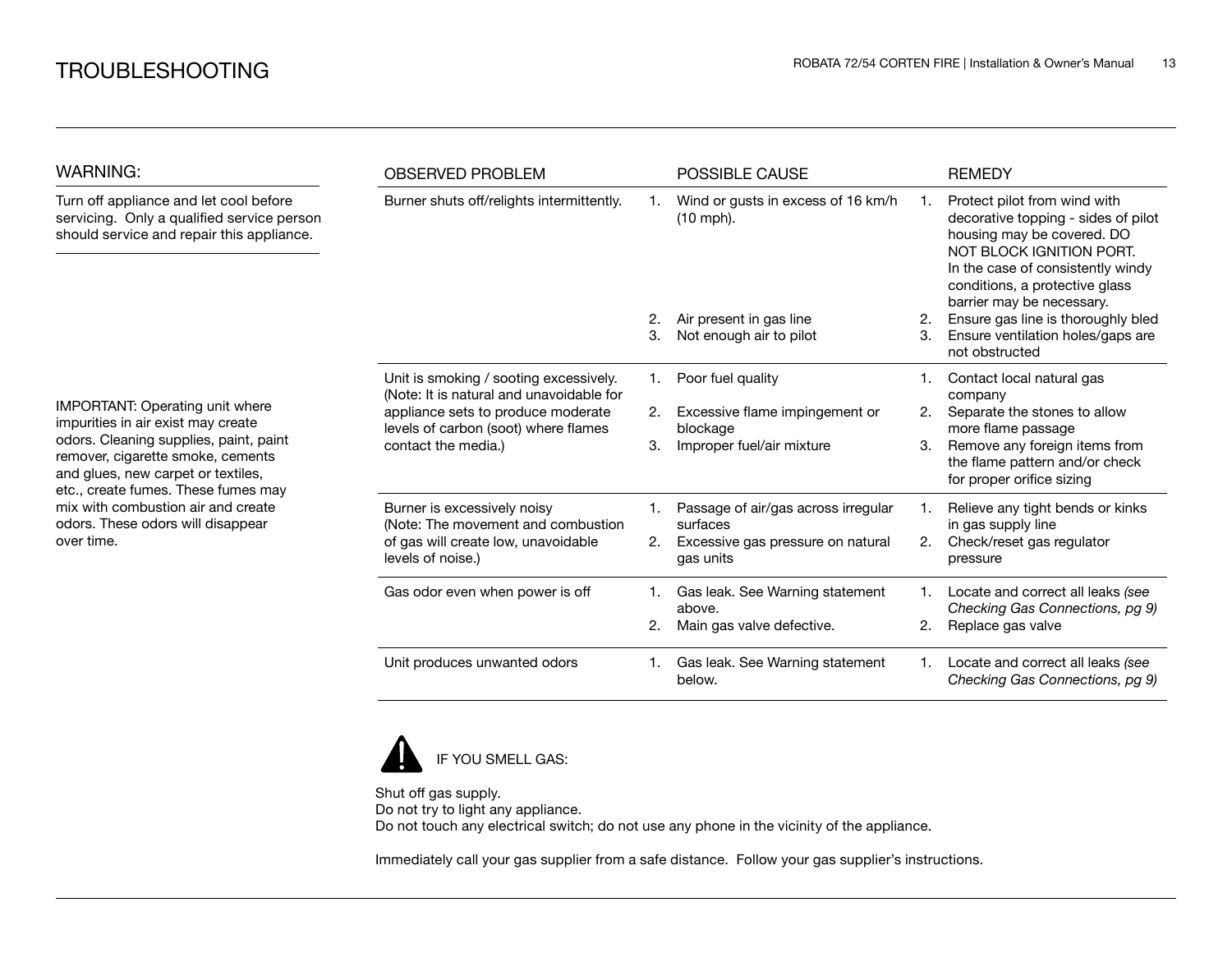| <b>WARNING:</b>                                                                                                                   | <b>OBSERVED PROBLEM</b>                                               |                      | POSSIBLE CAUSE                                                                                                                                               |                      | <b>REMEDY</b>                                                                                                                                                                                                                                                          |
|-----------------------------------------------------------------------------------------------------------------------------------|-----------------------------------------------------------------------|----------------------|--------------------------------------------------------------------------------------------------------------------------------------------------------------|----------------------|------------------------------------------------------------------------------------------------------------------------------------------------------------------------------------------------------------------------------------------------------------------------|
| Turn off appliance and let cool before<br>servicing. Only a qualified service person<br>should service and repair this appliance. | When power is turned on, nothing<br>happens                           | 1.                   | No power to unit                                                                                                                                             | 1.<br>2.<br>З.<br>4. | Check connections between<br>controls, power adapter and<br>power source<br>Check power at source<br>Verify that power adapter is<br>functioning correctly<br>If you are using a third-party<br>remote control unit, verify that<br>this unit is functioning correctly |
|                                                                                                                                   | When power is turned on, there is a<br>spark at pilot but no ignition | 1.<br>2.<br>3.<br>4. | Gas supply turned off or manual<br>shutoff valve closed<br>Air in gas lines when installed<br>Pilot is clogged<br>Pilot valve lead is loose/<br>disconnected | 1.<br>2.<br>3.<br>4. | Turn off gas supply or open<br>manual shutoff valve<br>Purge air from the supply line<br>Clean pilot (see Cleaning and<br>Maintenance, page 12) or replace<br>pilot assembly<br>Check/reconnect lead                                                                   |
|                                                                                                                                   | Burner does not light after pilot is lit                              | 1.<br>2.<br>3.<br>4. | Burner orifice is clogged<br>Inlet gas pressure is too low<br>Flame sensor or Main Valve lead<br>loose/disconnected<br>Ignition Control Board failure        | 1.<br>2.<br>3.<br>4. | Clean burner orifice<br>Contact local gas or propane<br>supplier<br>Reconnect / replace lead<br>Replace Board                                                                                                                                                          |
|                                                                                                                                   | Delayed burner ignition                                               | 1.                   | Lighting port is blocked                                                                                                                                     | 1.                   | Remove burner media/debris<br>from Lighting Port                                                                                                                                                                                                                       |
|                                                                                                                                   | Burner flame is too low or too high                                   | 1.<br>2.             | Incorrect gas supply or pressure<br>Blocked burner orifice or burner<br>ports                                                                                | 1.<br>2.             | Check for proper gas supply<br>pressure<br>Free burner orifice and burner<br>ports of any burrs, paint, or other<br>blockage                                                                                                                                           |
|                                                                                                                                   |                                                                       | З.                   | Improper burner orifice size                                                                                                                                 | З.                   | Verify proper burner orifice sizing<br>(see page 6)                                                                                                                                                                                                                    |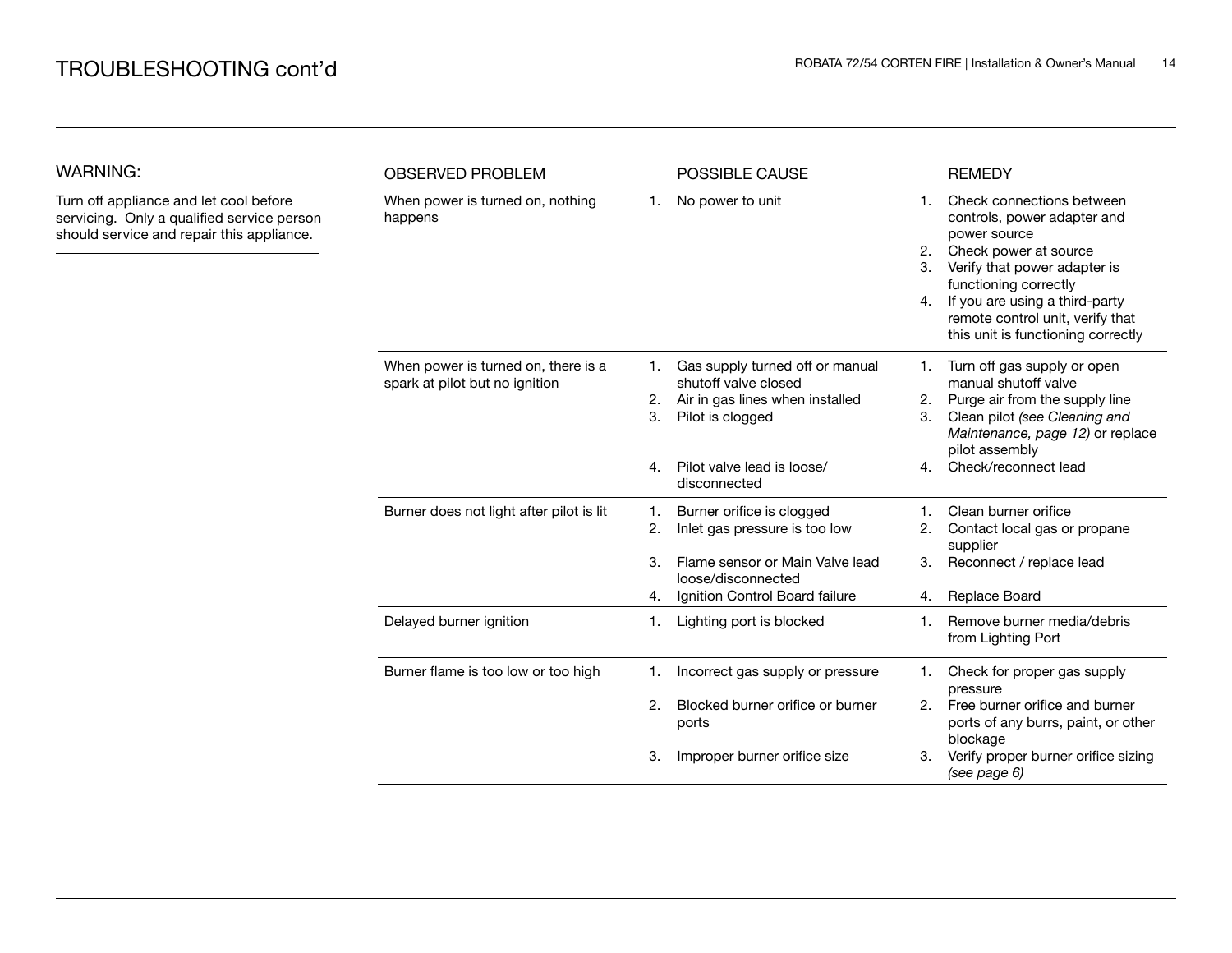|                |                                      | <b>Natural Gas</b>                    | Propane      |
|----------------|--------------------------------------|---------------------------------------|--------------|
| $\mathbf{1}$   | <b>Pilot Cover</b>                   | LIN-EPC                               | same         |
| 1a             | Pilot Shroud                         | LIN-EPC                               | same         |
| 2              | LIN-(36 or 48) Burner Tube           | $LIN-(36$ or 48)-ASSY                 | same         |
| 2a             | Air Shutter                          |                                       |              |
| 3              | Orifice                              | FIT-ORI-(26 or 18) FIT-ORI-(37 or 43) |              |
| $\overline{4}$ | Media Tray                           | LIN-(36 or 48)-ASSY-A                 | same         |
| 5              | <b>Burner Tray</b>                   | LIN-(36 or 48)-ASSY-B                 | same         |
| 6              | <b>Control Box Brackets</b>          | LIN-(36 or 48)-ASSY-C                 | same         |
| 7              | <b>Pilot Assembly</b>                | PIL-E-410                             | PIL-E-410LP  |
| 8              | Control Box                          | see drawing p. 16                     | same         |
| 9              | <b>Flex Connector</b>                | CON-SS-5MM-24                         | same         |
| 10             | Burner Media (not shown)             | <b>Crushed Glass</b>                  | Lava Pebbles |
| 11             | Topping Media (not shown)            | Various                               | Various      |
| 12             | Fabric Cover (not shown)             | COV-ROB(54 or 72)-LC                  | same         |
| 13             | Metal Cover                          | see p. 3                              | same         |
| 14             | Corten Vessel (not shown)            | ROB54-10<br>ROB72-10                  | same         |
| 15             | Power Adapter 120V-NA<br>(not shown) | E-POW-24VAC                           | same         |

WARNING: Failure to position parts in accordance with diagrams or failure to use parts specifically approved for this appliance may result in property damage or personal injury.

REPLACEMENT PARTS ARE AVAILABLE FROM PALOFORM

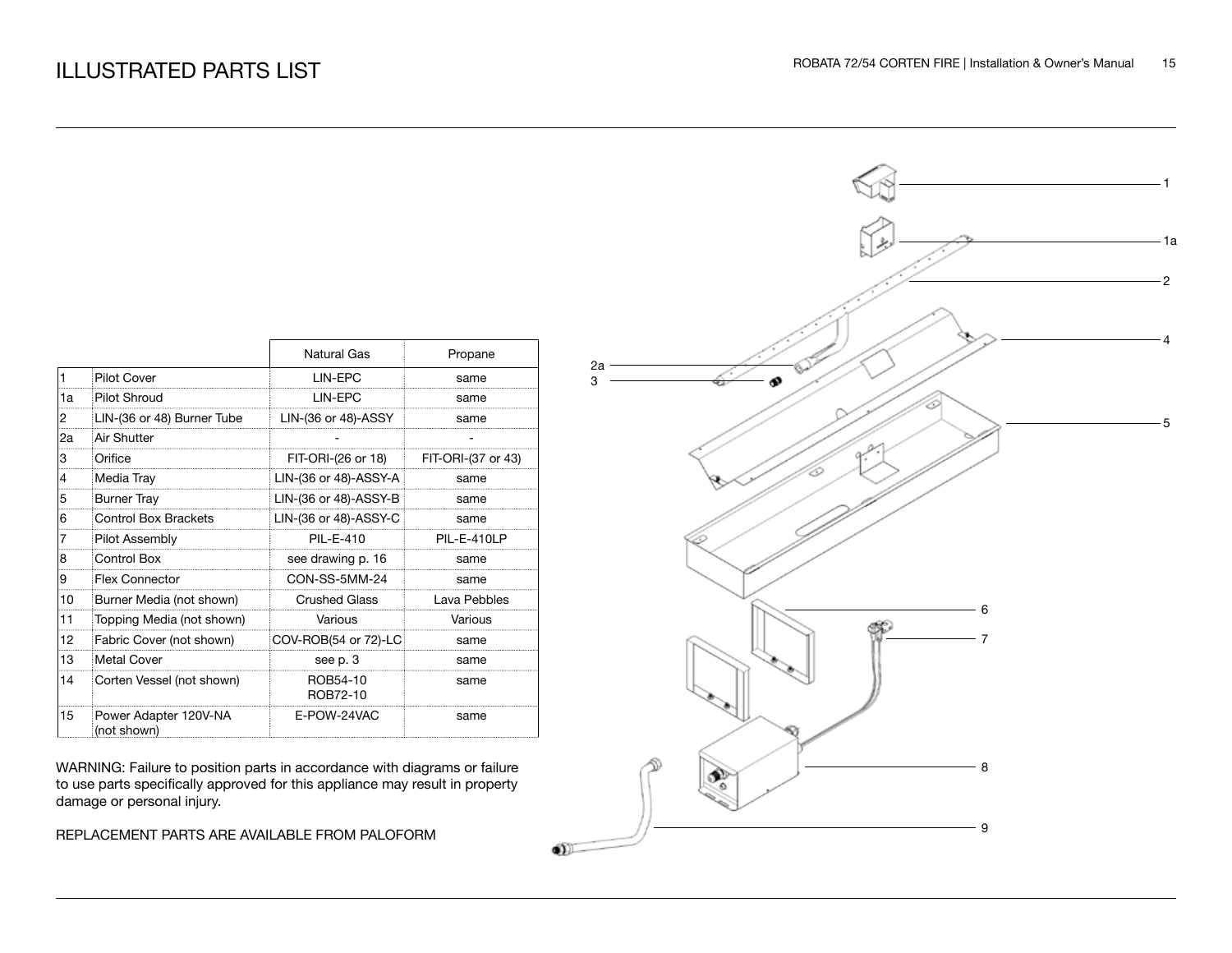|    |                              | Natural Gas            | Propane          |
|----|------------------------------|------------------------|------------------|
| 1  | <b>CIR Control Box Cover</b> | CIR-E-BOX              | same             |
| 1a | CIR Control Box Housing      | CIR-E-BOX              | same             |
| 12 | Dual Solenoid Valve          | E-VAL-BASO             | w/LP reg. spring |
| IЗ | $3/8$ "x1-1/2" - Nipple      |                        |                  |
| 14 | 3/8" Bulkhead Union          |                        |                  |
| 15 | 3/8" Union                   |                        |                  |
| 16 | <b>Pilot Assembly</b>        | PIL-E-410              | PIL-E-410LP      |
| 17 | Shrink-fit Cord Grip         |                        |                  |
| 18 | Ignition Control Board       | E-BOARD-CC9            | same             |
| 19 | 3/8" Flare Adapter           |                        |                  |
| 10 | 3/8" Close Nipple            |                        |                  |
| 11 | <b>Barrel Connector</b>      | part of wiring harness |                  |
| 12 | Wiring Harness (not shown)   | E-WIR-KIT              | same             |

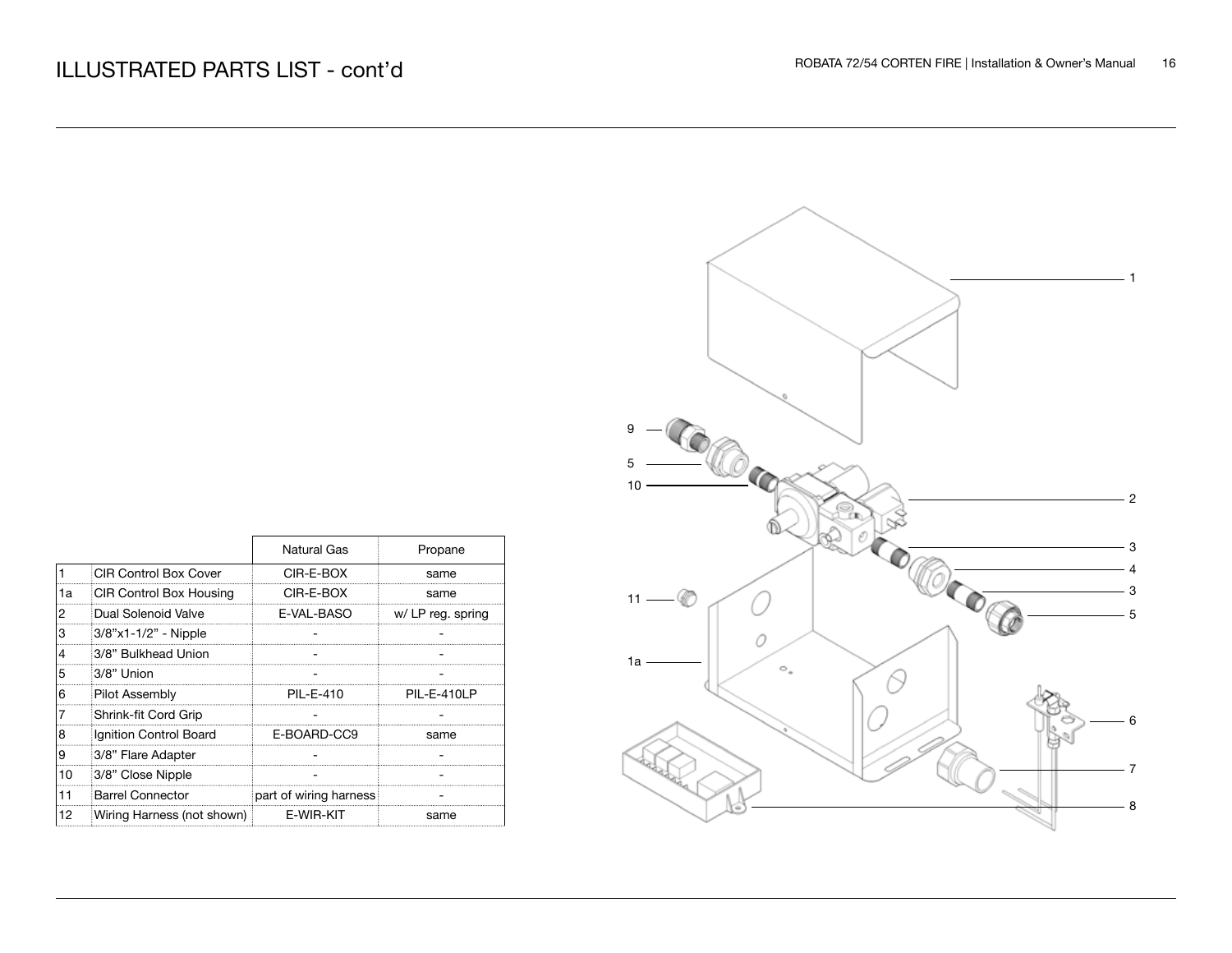

IGNITION CONTROL BOARD: E-BOARD-CC9